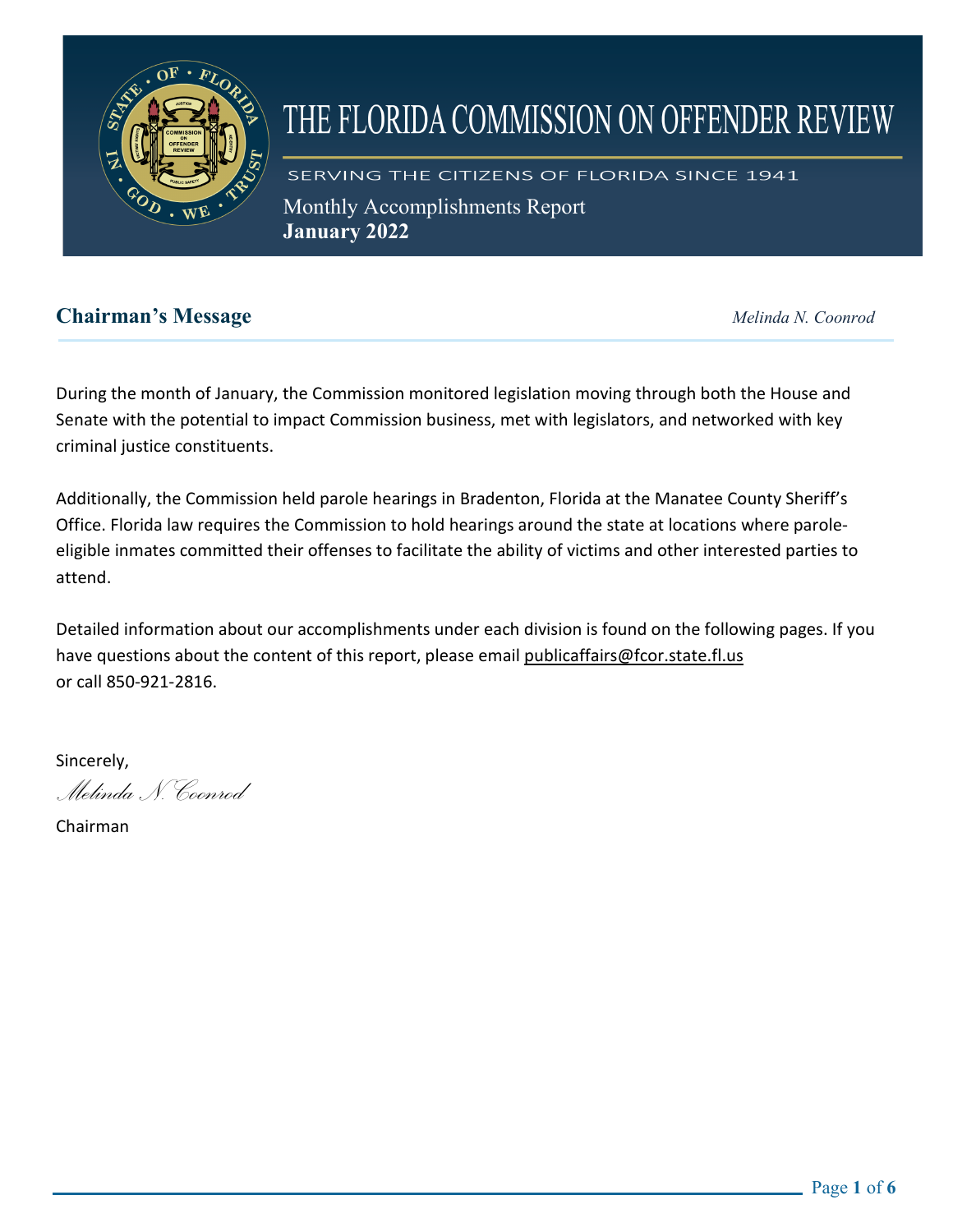## Division of Operations

*The Division of Operations is the largest unit of the Commission and is comprised of four sections: The Revocations Unit, Victims' Services, Office of the Commission Clerk, and Field Services. Twelve field offices are divided among five regional areas across the state with each region staffed by an administrator who directs the day-to-day activities of the professionals and support staff assigned to offices located within the region.*

*Operations is responsible for multiple functions in the administration of post-prison supervisory release programs. These supervised release programs include parole, conditional medical release, control release, conditional release, and addiction recovery release supervision. Through its Field Services staff, Operations conducts parole interviews, administrative hearings for alleged violations of supervision, as well as clemency investigations for the Board of Executive Clemency.*

## **Accomplishments: January 2021**

#### **Office of the Commission Clerk**

Cases Docketed: 520

- Parole Interviews, Reviews (71), Granted (3), Terminated (2), Released to Guidelines (1), Declined to authorize (0), Rescinded/Reparoled (0)
- Conditional Medical Release Granted (1), Denied (1)
- Conditional Release cases scheduled for Docket (397)
- Addiction Recovery cases scheduled for Docket (44)

#### **Revocations**

Revocations: 379

- Warrants Issued (124)
- Revocations Scheduled for Docket (97)
- Final Hearing Results Received, ROR granted, denied (67)
- Revoked or Reinstated, including ROR, NTA (91)

*\*Includes parole, conditional release, addiction recovery release, and conditional medical release and control release cases.*

#### **Victims' Services**

Victims' Services: 1,398

- Victims' requests for information on parole, conditional release, and conditional medical cases (236)
- Victims Located (58)
- Status updates to victims on parole, conditional medical, and clemency cases (1,069)
- Assisted victims who attended parole or clemency hearings (35)

#### **Field Services**

Field Services: 225

- Parole Interviews (56)
- Revocation Interviews (139)
- Revocation Hearings (30)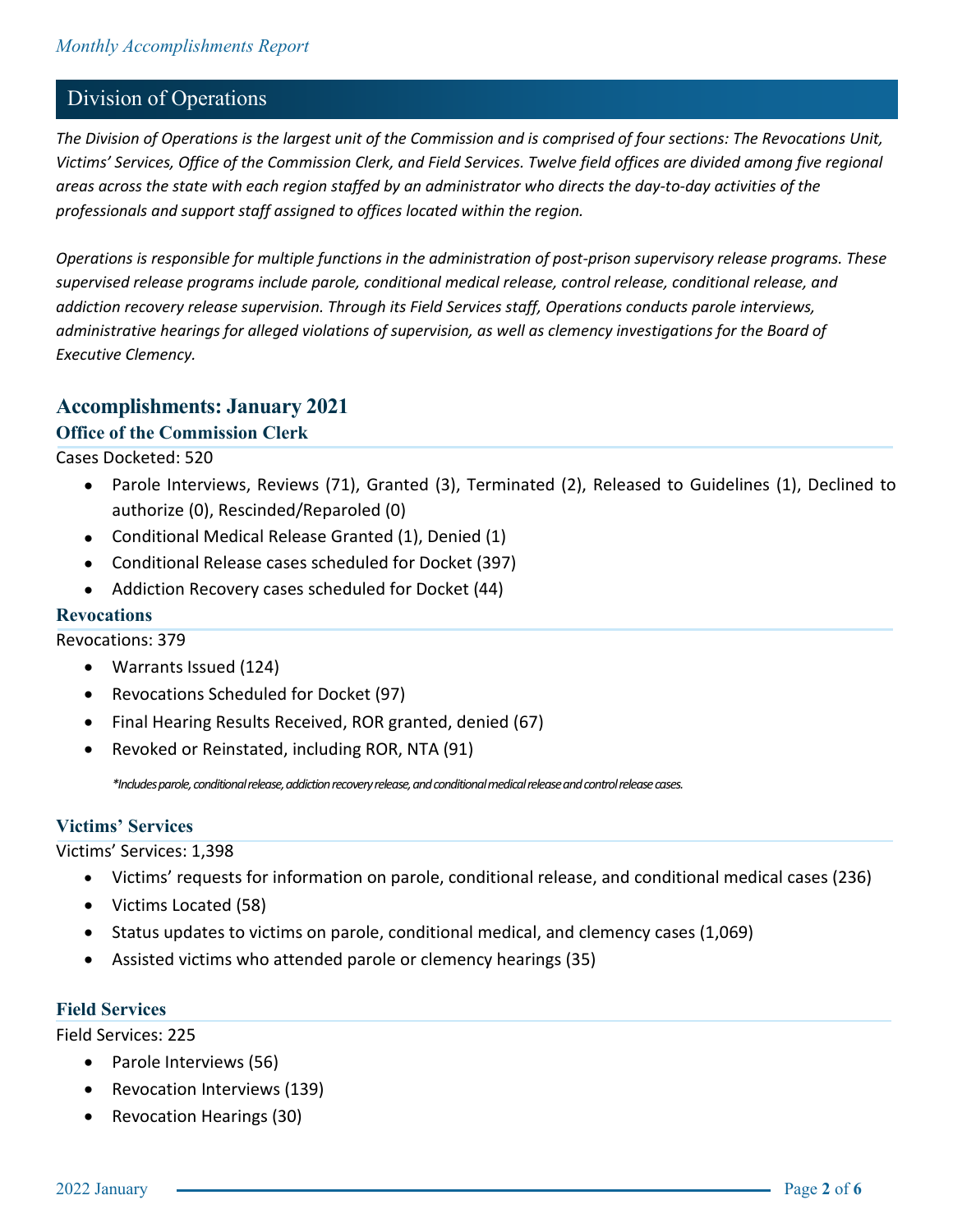## Division of Administration

*The Division of Administration provides administrative support to the Commission's Central Office and 12 field offices. Administration includes Human Resources, Finance and Accounting, Purchasing, Safety, Grants, Contracts, Inventory, Emergency Management, and General Services.* 

### **Accomplishments: January 2021**

- Submitted 17 requisitions, 21 security requests, 15 purchase requests, and 10 work orders. Completed 9 deliveries 49 accounting vouchers, 45 HR actions, 39 invoices, and 10 travel submissions.
- Achieved 100% prompt payment compliance.
- Reviewed CMS BSR & CMS BSAR documents and submitted comments/revisions.
- Respond to FDC IT on OBIS revisions pertaining to FCOR.
- Completed FDLE Audit response documents.
- Provided agency staff with safety/wellness information.
- Attended FL Palm meetings, Administration team meetings, FL Palm and OIT meetings, MAC database meetings, CMS database meetings, Budget meetings, Leadership meetings, HR meetings, COVID meetings, VOCA meetings, AFSCME CB Negotiations, Purchasing meetings, and OBIS meetings.
- Completed records retention disposal form for old leases.
- Setup new Pcard holders and users in STMS.
- Attended VOCA application meetings and completed application submission.
- Attended Egrants Training.
- Submitted Sunpass refund.
- Responded to quarterly Tririga roles audit.
- Addressed Centurylink invoicing issues.

## Office of General Counsel

*The Office of the General Counsel is charged with successfully prevailing on litigation filed against the Commission, providing quality legal advice and representation in a prompt manner, and engaging in proactive legal counseling to prevent unnecessary litigation in the future.*

#### **Accomplishments: January 2021**

During the month of January, the Office of the General Counsel generated twenty-one (21) court filings, including briefs, responses, motions, orders, and notices.

During the month of January, the Office of the General Counsel responded, through completion, to sixty-one (61) public records requests.

During the month of January, the Commission received twenty (20) positive orders, from state circuit courts, district courts of appeal, and the Florida Supreme Court. These orders are in the nature of reaffirming longheld and long-standing precedent governing some of the more common challenges presented against the Commission, including the denial of a grant of credit for time out on supervision after a supervision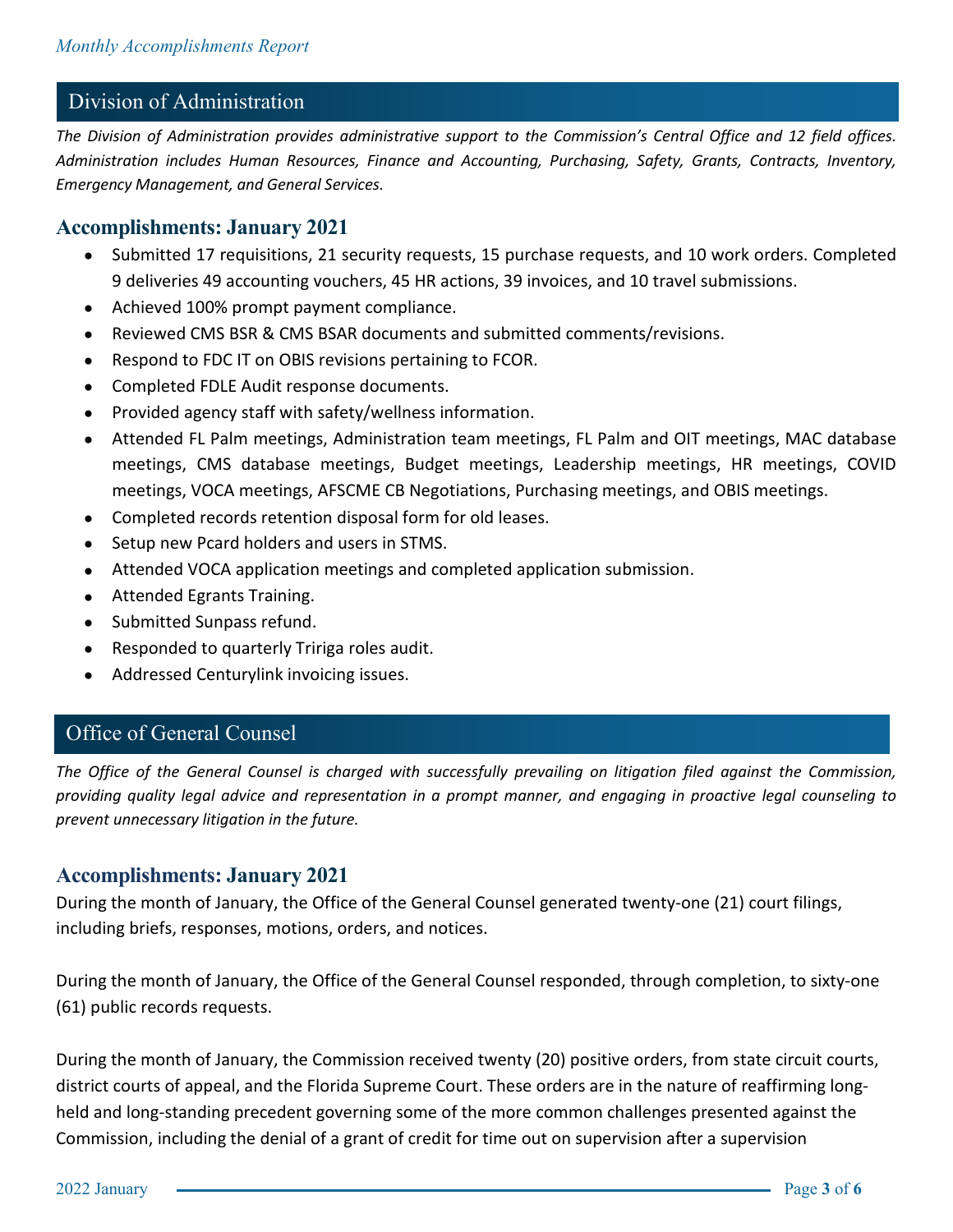#### *Monthly Accomplishments Report*

revocation, the recommendation for particular programming, the placement of an offender on conditional release, the Commission's discretionary authority to impose special conditions in a conditional release order, the Commission's denial of a grant for a special interview, the sufficiency of the evidence presented at revocation hearings, and the Commission's decision to aggravate for unsatisfactory institutional conduct and its decision not to mitigate based on particular information set forth by an inmate.

# Office of Legislative Affairs

*The Office of Legislative Affairs is charged with overseeing the Commission's legislative program as the agency's chief legislative advocate.* 

#### **Accomplishments: January 2021**

- The Commission's Senate Bill 454 passed through its final two Committees and is scheduled for the Senate Floor.
- The Commission's House Bill 327 passed through all three Committee stops and will be headed to the House Floor soon.
- Conducted budget meetings with the legislature on FCOR priorities.
- Attended Criminal Justice Committee meetings in both chambers of the legislature.
- Tracked legislation that could affect the Commission.
- Directed legislative constituent relations regarding functions of the Commission and the Office of Executive Clemency.

# **The Office of Communications is charged with overseeing the agency's communications and public informations and public informations and public informations and public informations and public information program.**

*The Office of Communications is charged with overseeing the agency's communications and public information program, with the director acting as the agency's chief spokesperson.*

## **Accomplishments: January 2021**

- Provided ongoing media relations.
- Composed internal messages to staff.
- Composed correspondence on behalf of the agency to external audiences.
- Attended management meetings.
- Completed ongoing updates to the Commission website.
- Provided proofreading and editing for agency policy documents and other Commission communications and reports.
- Provided document updates and management to Commission staff.
- Monitored the media for content related to Commission business.
- Initiated project to update the Commission's informational videos.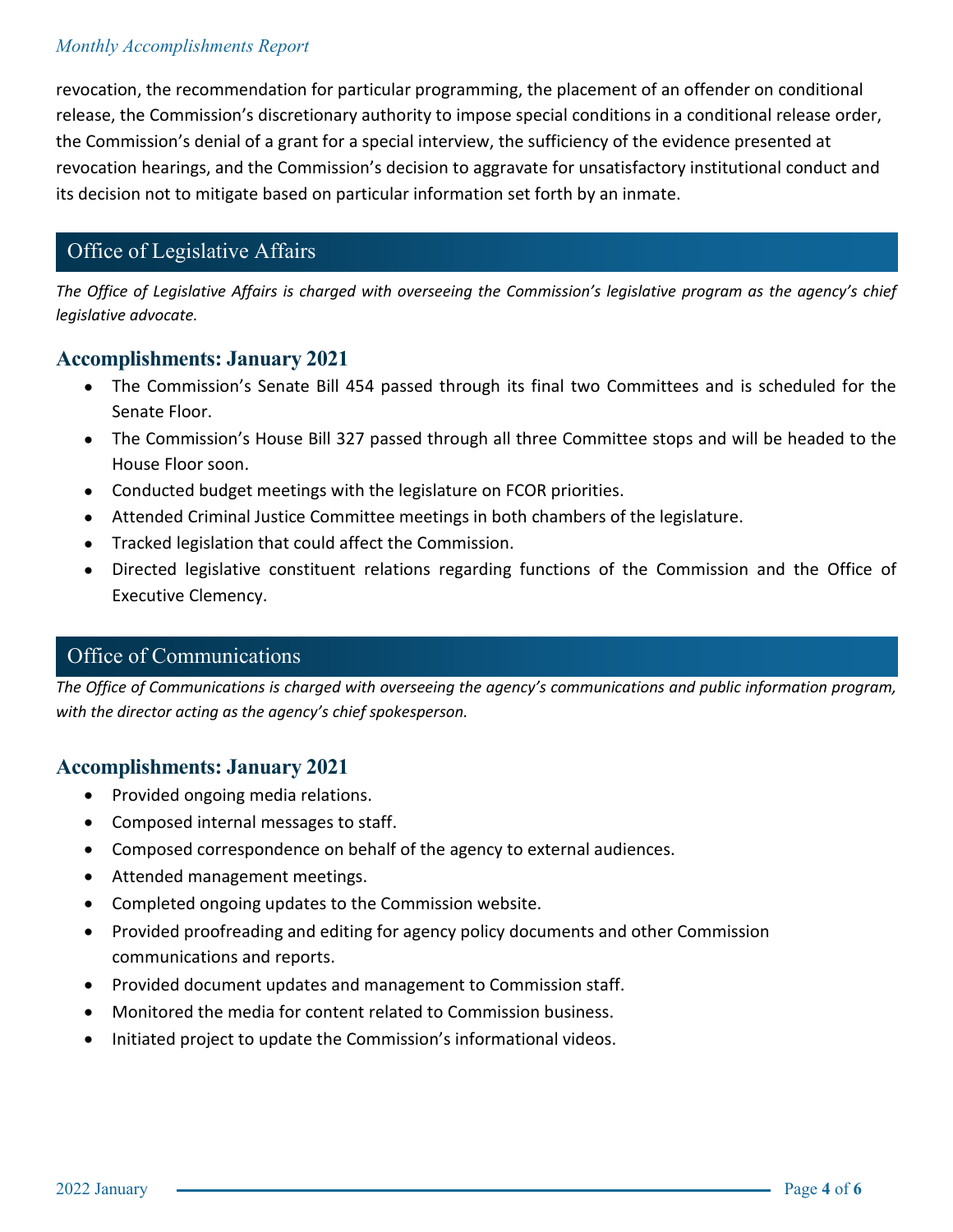#### Office of Executive Clemency

*The Office of Executive Clemency (OEC) reports directly to the Governor and Cabinet who sit as the Clemency Board in the performance of their duties and responsibilities. This office serves as the official custodian of all clemency records and is responsible for coordinating all clemency meetings, accepting clemency applications, and referring applications for investigation.*

#### **Accomplishments: January 2021**

- The main goal of the Office of Executive Clemency (OEC) is to support the Executive Clemency Board (Board). OEC staff also provides assistance to the public regarding the clemency process, applications, and historical records.
- OEC maintains multiple phone lines and a web email account that are staffed daily to answer inquiries. This office continues to receive an influx of inquiries related to voting issues.
- OEC receives and processes clemency applications and notifies the applicants of their eligibility for the different forms of clemency. Correspondence is provided to the applicants explaining the next steps in the process and advising of any additional information that is needed to move their application forward. OEC informs applicants of the final Board action along with summary denials and grants.
- OEC is the custodian of all clemency records and processed requests received from criminal justice agencies regarding clemency action on individuals being investigated and/or prosecuted. OEC further assisted in responding to public records requests, legal inquiries, and legislative inquiries.
- FCOR received legislative funding for an upgrade to the MACNet database that maintains all clemency records. This office has met with the Department of Corrections' Information Technology section multiple times per week through the Teams application allowing for sharing of the database screens to define the implementation of this project. This project is continuing after the end of the last fiscal year as the development and testing are still in progress.
- OEC worked closely with the Board in the circulation of the preliminary review list for RCR Without a Hearing, RFR/Commutation of Sentence, and Unfavorable Commission Recommendations for With a Hearing cases. This office prepares Executive Orders for signature and RCR Certificates for those granted without a hearing. All Executive Orders are filed with the Secretary of State and provided to applicants.
- Dates for the 2022 Clemency Meetings have been posted on our web page and this office will coordinate with the Board on particulars for the meetings.

#### **Webpage Statistics**

- https://FCOR.state.fl.us has received 90,414,638 inquiries with 6,279,946 searches for Restoration of Civil Rights (RCR) grants.
- 1,226,073 names were located, and 121,242 certificates have been printed.
- Currently, 378,523 RCR certificates are available for printing and can be searched on our website: www.fcor.state.fl.us under the clemency tab or [www.FLrestoremyrights.com.](http://www.flrestoremyrights.com/)